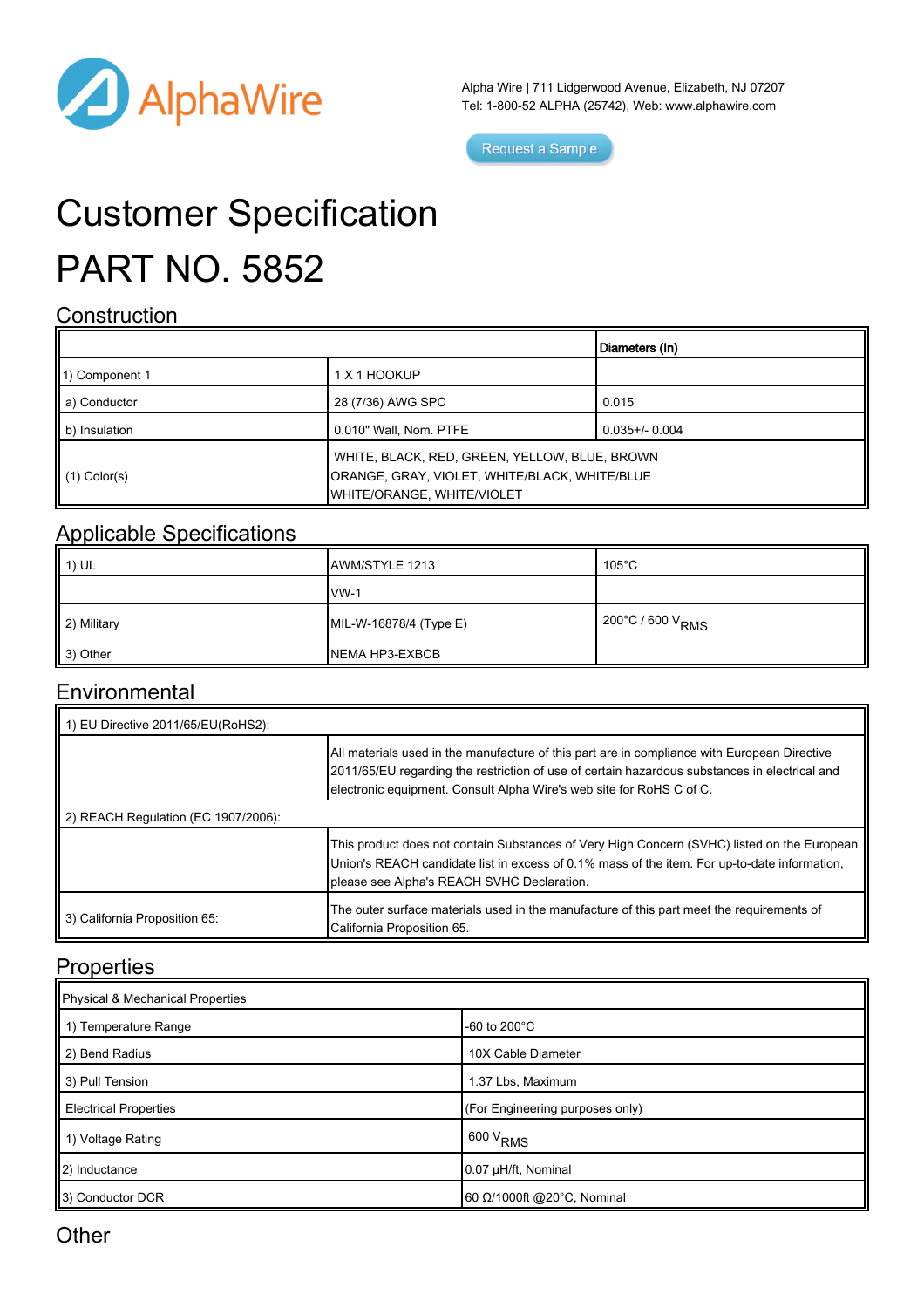| Packaging                                                                                             | Flange x Traverse x Barrel (inches)                              |  |
|-------------------------------------------------------------------------------------------------------|------------------------------------------------------------------|--|
| a) 1000 FT                                                                                            | 3.5 x 3 x 1.125 Max. 3 separate pieces; Min length/piece 100 FT. |  |
| b) 100 FT                                                                                             | 2.75 x 1 x 1.125 Continuous length                               |  |
|                                                                                                       | [Spool dimensions may vary slightly]                             |  |
| Motes:                                                                                                |                                                                  |  |
| a) Certain colors and put-up combinations may only be available by special order, minimums may apply. |                                                                  |  |

[www.alphawire.com](http://www.alphawire.com)

Alpha Wire | 711 Lidgerwood Avenue, Elizabeth, NJ 07207 Tel: 1-800-52 ALPHA (25742)

Although Alpha Wire ("Alpha") makes every reasonable effort to ensure their accuracy at the time of publication, information and specifications described herein are subject to errors or omissions and to changes without notice, and the listing of such information and specifications does not ensure product availability.

Alpha provides the information and specifications herein on an "AS IS" basis, with no representations or warranties, whether express, statutory or implied. In no event will Alpha be liable for any damages (including consequential, indirect, incidental, special, punitive, or exemplary) whatsoever, even if Alpha had been advised of the possibility of such damages, whether in an action under contract, negligence or any other theory, arising out of or in connection with the use, or inability to use, the information or specifications described herein.

#### ALPHA WIRE - CONFIDENTIAL AND PROPRIETARY

Notice to persons receiving this document and/or technical information. This document is confidential and is the exclusive property of ALPHA WIRE, and is merely on loan and subject to recall by ALPHA WIRE at any time. By taking possession of this document, the recipient acknowledges and agrees that this document cannot be used in any manner adverse to the interests of ALPHA WIRE, and that no portion of this document may be copied or otherwise reproduced without the prior written consent of ALPHA WIRE. In the case of conflicting contractual provisions, this notice shall govern the status of this document. ©2013 ALPHA WIRE - all rights reserved.